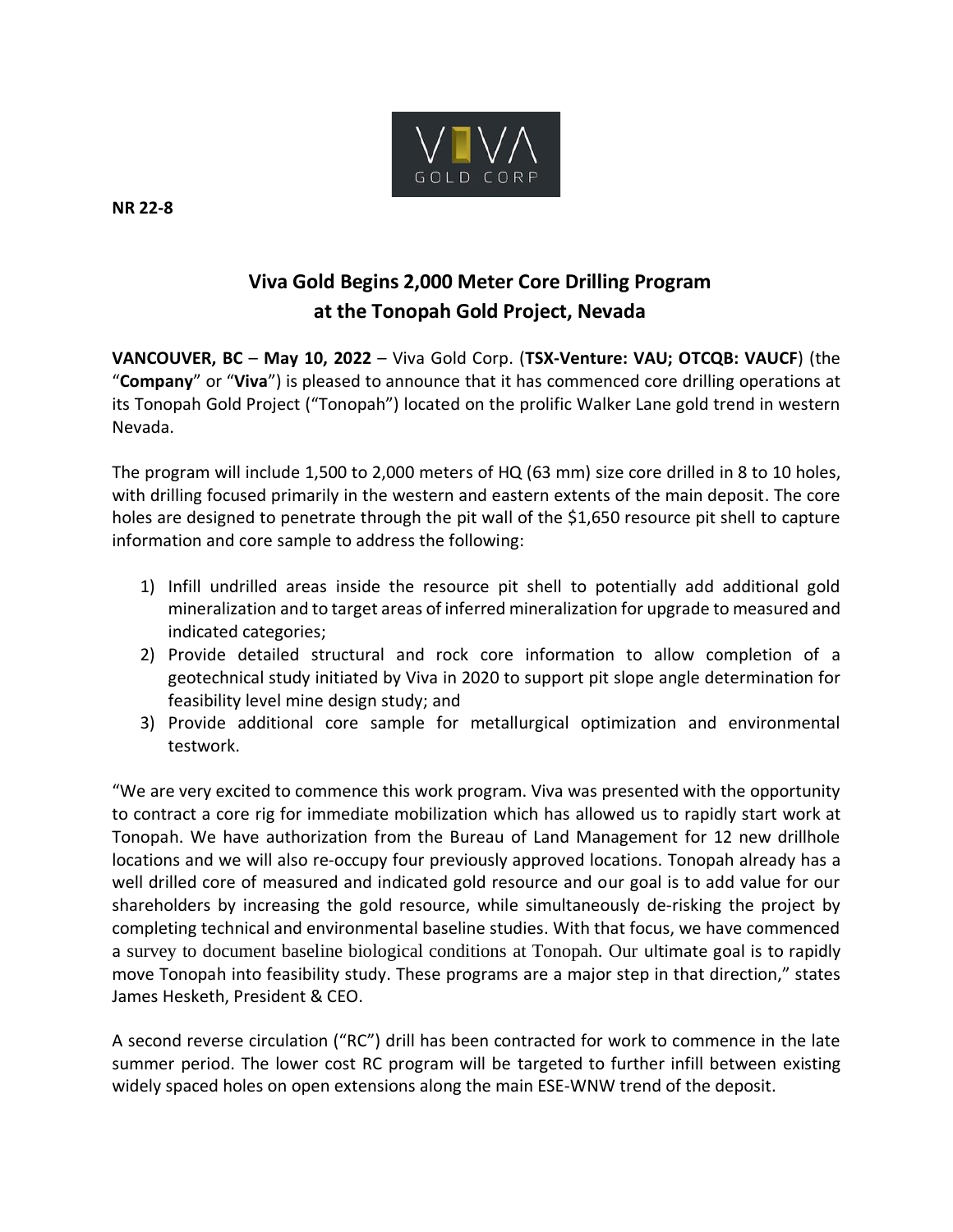## **Baseline Biologic Survey**

Viva has commenced baseline biologic surveys at Tonopah in a measure to identify and document baseline biological conditions, both animal and plant based. This is a critical and seasonally sensitive step in further de-risking the project to create a solid underpinning for future feasibility study and permitting efforts.

James Hesketh, MMSA-QP, has approved the scientific and technical disclosure contained in this press release. Mr. Hesketh is not independent of the Company; he is an Officer and Director.

# **About Viva Gold Corp:**

Viva Gold Corp holds 100% of the Tonopah Gold Project, a large land position consisting of approximately 10,500 acres located on the world class Walker Lane Trend in western Nevada, 30 minutes' drive south-east of the Kinross Round Mountain mine and 20 minutes' drive from the Town of Tonopah. The project has a pit confined measured and indicated gold mineral resource of 394,000 ounces at a gold grade of 0.78 grams/tonne and 206,000 ounces of Inferred resource at 0.87 grams/tonne. Viva is advancing the project towards feasibility study and permitting.

Viva is committed to Environmental, Social and Responsible Governance ("ESG") of its business and strives to operate in a manner that supports environmental and social initiatives and responsible corporate governance. Viva made significant progress in 2021 in working with its regulators to advance the environmental and social baseline study efforts required to support future Mining Plan of Operations review under the National Environmental Policy Act for the Project, and other Nevada State environmental permitting requirements. These efforts demonstrate our focus and commitment to de-risk and add value to the Tonopah project as detailed in our December 7, 2021 press release.

Viva Gold trades on the TSX Venture exchange "VAU", on the OTCQB "VAUCF" and on the Frankfurt exchange "7PB". Viva has 91.6 million shares outstanding and a strong management team and board with both gold exploration and production experience. Viva is building market awareness as the Company advances the high-grade Tonopah Gold Project. For additional information on Viva Gold and the Tonopah Gold Project, please visit our website: *www.vivagoldcorp.com.*

## **For further information please contact:**

James Hesketh, President & CEO (720) 291-1775 [jhesketh@vivagoldcorp.com](mailto:jhesketh@vivagoldcorp.com)

Valerie Kimball, Director Investor Relations (720) 933-1150 [vkimball@vivagoldcorp.com](mailto:vkimball@vivagoldcorp.com)

**Renmark Financial Communications Inc.** Steve Hosein 416-644-2020 [shosein@renmarkfinancial.com](mailto:shosein@renmarkfinancial.com)